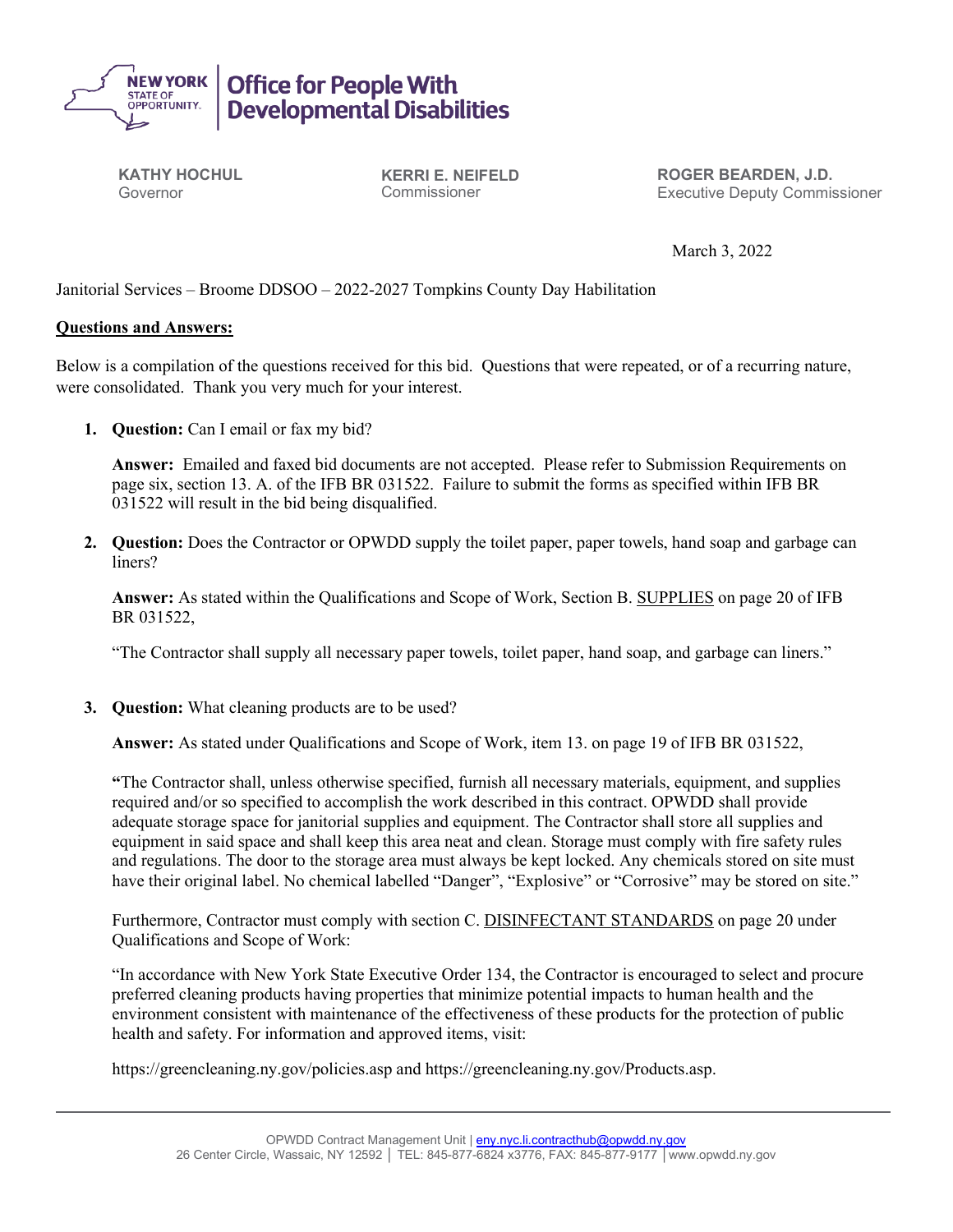## *Germicidal Detergent – Quaternary Ammonium Type III Quat. Liquid:a*

This product shall be a combination of surface-active quaternary ammonium germicides and detergents in a concentrated liquid form, for use as a combination CLEANING AND DISINFECTING agent in hospitals, schools and other public buildings.

The detergent-disinfectant shall be made from uniformly high-grade material and ingredients blended together in a compatible formulation and prepared in accordance with the best manufacturing practice. The product shall afford positive germ-kill on both gram-negative organisms when diluted in accordance with the manufacturer's instruction and used as directed; the cleaning agents shall be compounded for efficient removal of soil by any of the orthodox cleaning techniques using sponge, mop, floor machine, spray, or flooding and shall be of the "soft" or rapidly biodegradable type.

The recommended use-dilution shall be a germicidal of Salmonella, Cholera's Micrococcus pyogenes var. aureus, FDS 209 of the latest edition of A.O.A.C. Test Method. The use-dilution confirmation must be effective against the above organisms using both synthetic hard water (350ppm as Ca C03 as defined by A.O.A.C.) and standard distilled water as required by A.O.A.C. procedures.

The product shall maintain its full effectiveness after one year of storage and shall remain stable when stored in temperature up to 150°F. The product shall be substantially odorless or have only a barely perceptible odor, shall be non-staining and non-corrosive, proteinaceous material; shall maintain the normal conductivity of conductive floor, and shall exhibit a cleaning efficiency of at least 80% of the Detergent Comparison standard when tested as specified in Method 6701-T Federal Test Standard Number 536.

The disinfectant-detergent shall pass the tests for disinfectants required by the EPA/FDA and shall be registered under the pertinent provisions of the Federal Insecticide, Fungicide and Rodenticide Act."

**4. Question:** Why are toilet bowl cleaners not to be used? What do we use instead?

**Answer:** OPWDD released Addendum 2, Section III. revising this directive within IFB BR 031522 as follows:

Under Qualifications and Scope of Work, Section E. CLEANING TASKS AND FREQUENCY- Tier 1, item #9 within the table on Page 22 of the above referenced Invitation for Bids, the following statement will be removed:

Toilet bowl cleaners are not to be used.

It will now read:

Perform complete restroom cleaning and disinfection to include, but not limited to, replenishment of hand soap, paper towels and toilet paper, using germicidal cleaner to disinfect and clean sinks, faucets, toilet bowls, toilet seats, toilet lids, toilet bases, grab bars, showers and tubs and thoroughly washing all floors. All restroom surfaces must be disinfected. Leave adequate supply of paper goods and soap in storage area at site.

**5. Question:** Do we need any type of certification or registration to do business in the State of New York if we are an out of state entity?

**Answer:** It is each Contractor's responsibility to research and comply with any Federal, State, County or other jurisdictional business registration requirements that may exist within the confines of their service area.